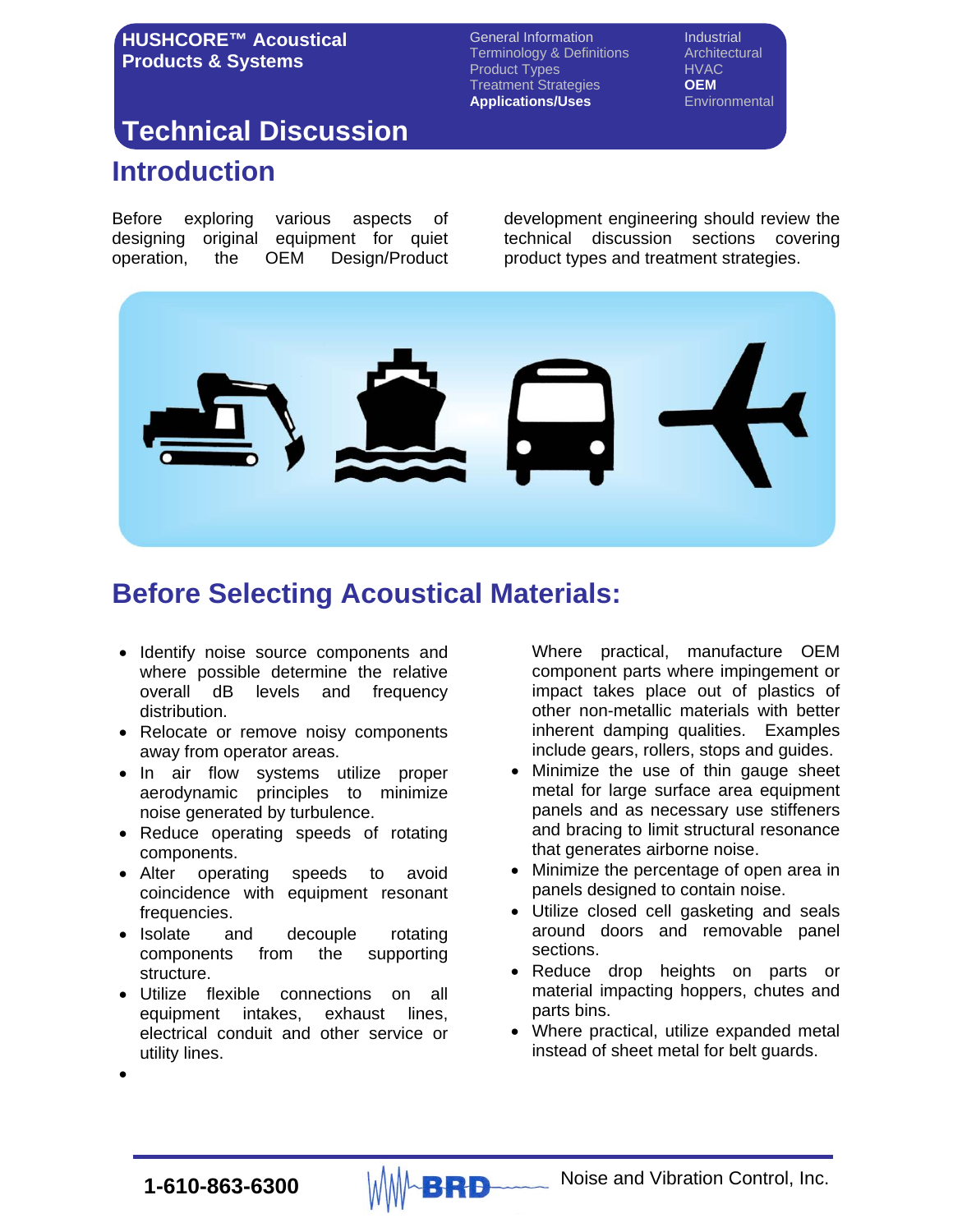General Information **Industrial** Terminology & Definitions Architectural<br>
Product Types Manusch HVAC Product Types<br>
Treatment Strategies **OEM Treatment Strategies CEM**<br> **Applications/Uses** Environmental **Applications/Uses** 

## **Technical Discussion**

# **Source Control Treatment Using HUSHCORE™ Absorbers, Composites and Damping**

| <b>Product Cross Sectional View</b> | <b>Component</b><br><b>Layers</b>                            | <b>Recommended Uses</b>                                                                                                                                                                                                                                                                                                                                                    |
|-------------------------------------|--------------------------------------------------------------|----------------------------------------------------------------------------------------------------------------------------------------------------------------------------------------------------------------------------------------------------------------------------------------------------------------------------------------------------------------------------|
|                                     | Adhesive<br>Absorber<br>Facing                               | Used to line<br>inside of cabinets,<br>the<br>compartments<br>and panels where the<br>provides the necessary<br>existing<br>skin<br>transmission loss. Increasing the thickness<br>and/or density increases low frequency<br>acoustical absorption.                                                                                                                        |
|                                     | Adhesive<br>Damping<br>Absorber<br>Facing                    | Used to line the<br>inside of cabinets,<br>compartments and panels where it is<br>necessary to add mass to the existing skin,<br>reduce structural resonance and absorb<br>airborne sound. The absorber layer faces<br>the noise source.                                                                                                                                   |
|                                     | Adhesive<br>Absorber<br><b>Barrier</b>                       | Used to line the outside surfaces of<br>equipment housings, connected ducts,<br>pipes and other guards and panels where<br>inside surfaces are not practical to treat.<br><b>The</b><br>absorber<br>layer<br>acts<br>as<br>a<br>decoupler/spacer<br>enhance<br>the<br>to<br>transmission loss of the barrier.                                                              |
|                                     | Adhesive<br>Absorber<br><b>Barrier</b><br>Absorber<br>Facing | Used to line the<br>inside of cabinets,<br>compartments and panels where the<br>existing skin is light gauge and not capable<br>of providing enough transmission loss. To<br>get the full benefit from these decoupled<br>absorber/barrier<br>composites,<br>the<br>percentage of open area in the cabinet or<br>panel should be 10% or less of the total<br>surface area. |
|                                     | Adhesive<br>Damping                                          | Used to line inside or outside surfaces of<br>thin metal or other rigid surfaces to reduce<br>noise generated by structural resonance.<br>This product group can be applied in<br>sheets<br>or<br>using<br>liquid<br>damping<br>a<br>compound.                                                                                                                             |
|                                     |                                                              | <b>Typical</b><br>left.<br>treatment<br>source<br>at<br>HUSHCORE acoustical materials are used<br>to line OEM portable air compressor<br>housings.                                                                                                                                                                                                                         |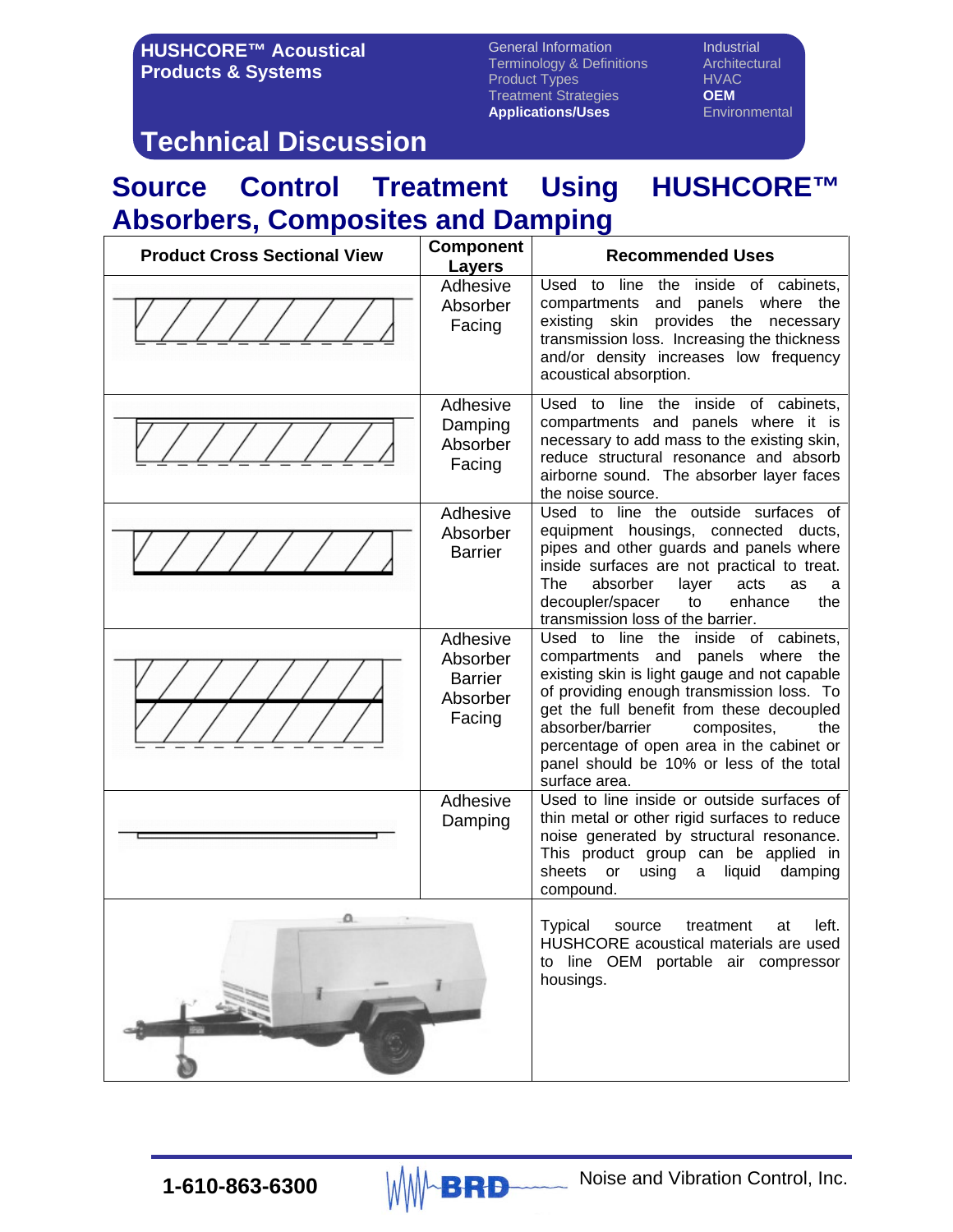# **Technical Discussion**

#### **Fire Safety**

The most commonly utilized acoustical foams for OEM applications are polyester and polyether polyurethane materials rated at UL94-HF1. These materials will burn in the presence of a flame and give off toxic combustion products. Although the UL94 rating carries a "self-extinguishing" designation, this terminology is not intended to reflect properties of the material under actual fire conditions. Many of the fiberglass based products and quilted blankets carry Class A ratings as per the stringent ASTM E-84 tunnel test. The E-84 Class A rating conforms to most fire hazard building code regulations. Some specialty foams have been developed to meet this Class A rating.

#### **Density**

Performance of absorber products is directly related to the density. In many cases increased density for a given thickness results in increased absorption ratings most dramatically in the low frequency range and reduce performance in the high frequencies. This begins when the absorber product becomes so dense that it begins to take on characteristics of a barrier thus reflecting some of the short wavelength high frequency noise. Density of damping treatments does not usually have a well defined effect on performance although adding more mass to the surface will ultimately change its natural frequency. In barrier materials, doubling the density of the barrier increases the transmission loss by 6 dB.

### **Thickness**

Material thickness of absorber products has much the same effect as increasing product density with increased performance in the lower frequencies. Degradation of higher frequency absorption with increased thickness is not typical. Increasing absorber thickness yields a small incremental increase in absorption in high frequencies compared to the increase in low frequencies. In damping materials, thickness of the coverage as it relates to the treated surface thickness will affect performance. As a general rule the damping material should be at least equal to the thickness of the surface it is applied to and two or three times if high loss factors need to be attain. In barrier materials, increasing the thickness changes performance as defined by the mass law which states that transmission loss will increase by 6 dB for each doubling of the mass or frequency.

General Information **Industrial** Terminology & Definitions Architectural Product Types<br>Treatment Strategies<br>Treatment Strategies **Treatment Strategies Applications/Uses** Environmental

#### **Coverage**

Performance of absorber products is not coverage dependent. The function of the absorber materials is to dissipate acoustic energy and limit reverberant build-up. As a general rule 75% of the noise build-up can be eliminated inside an enclosure or compartment with as little as 50% coverage of inside reflective surfaces. Likewise, damping treatments and coatings are not coverage dependent. Attacking surface areas where vibrational motion is most prevalent is more important than 100% coverage. A 40% to 60% coverage is usually sufficient. To the contrary barrier materials rely on complete coverage as close to 100% as possible to realize their full acoustic performance. Potential practical limitations for various coverages are as follows: maximum 10 dB reduction for 90% coverage, 15 dB reduction for 98% coverage and 20 dB reduction for 99% coverage.

#### **Facings**

Usually it is necessary to incorporate some type of thin membrane facing to cover the absorber layer exposed to the noise source inside a cabinet or enclosure. This protects the product from contamination and provides a surface that can be wiped down. As long as the film facing is in the 1 to 4 mil thickness range there will be a minimal effect on acoustic performance. Many times there is only a frequency shift with slightly lower absorption in the higher frequencies. Damping and barrier materials are many times part of composite products not exposed to the environment and are not covered with facings. Some typical facings are tedlar, mylar and urethane.

#### **Installation**

Most products are available in standard rolls, sheets or die cut to meet OEM specifications. The products can usually be hand cut using a utility knife, scissors, band saw or other common cutting tools. Attachment is recommended with solvent based contact adhesives for the urethane foam absorbers and composites. Adhesive recommendations should be reviewed in detail at the time of application as special considerations must be made depending on the surface shape and preparation, whether the surface is oriented horizontal or vertical and what working time is required. Pressure sensitive adhesive systems (PSA) are available for most products and are highly recommended. High tack acrylic based PSA backings are preferred to assure the best bond. Stick clips, insulation pins and other mechanical fasteners may be necessary in addition to the adhesives.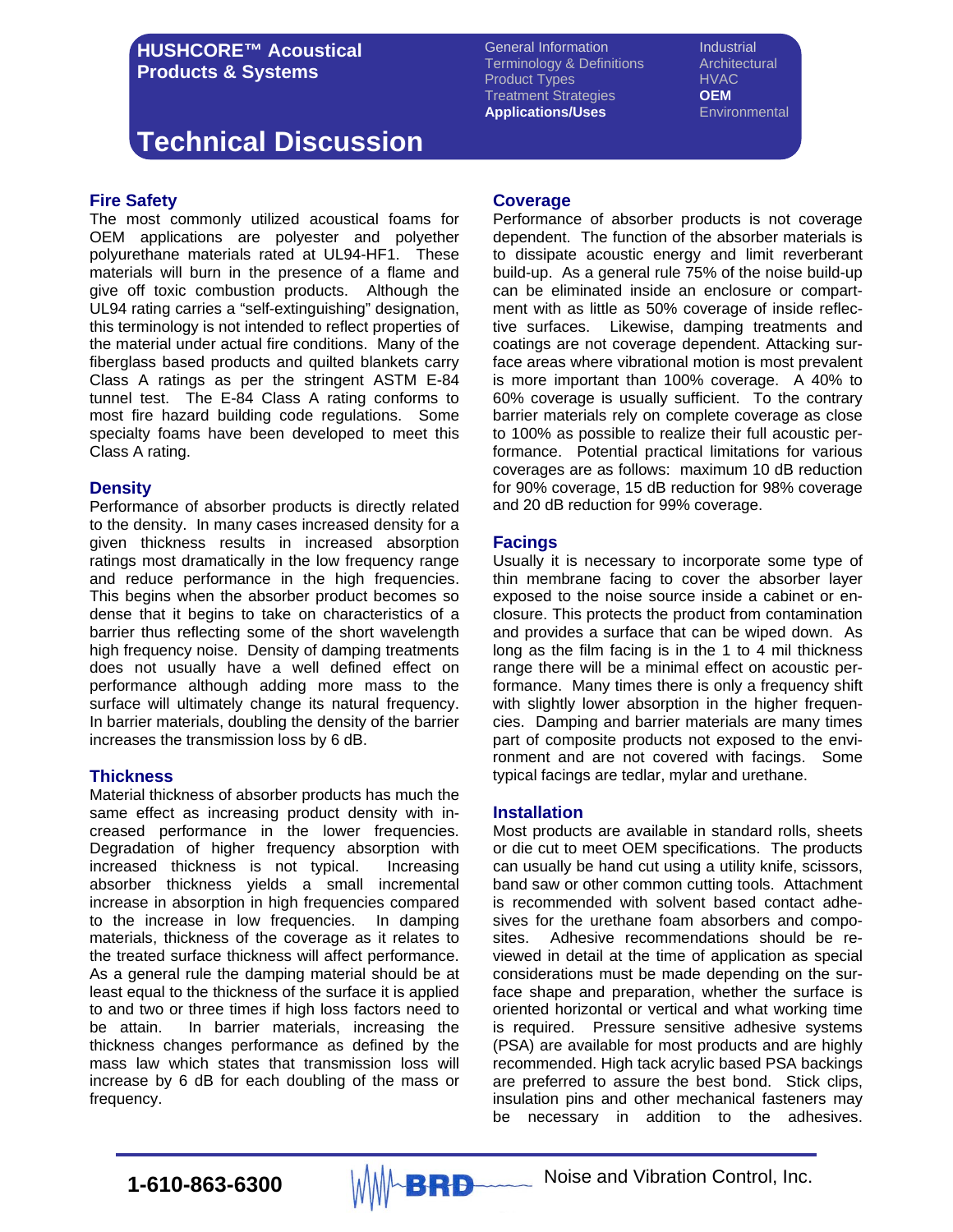General Information **Industrial** Terminology & Definitions Architectural Product Types<br>Treatment Strategies **CLOM Treatment Strategies <b>OEM**<br> **Applications/Uses** Environmental **Applications/Uses** 

# **Technical Discussion**



### **Sizing Machinery Mufflers**

Many OEM process systems utilize rotary-positive blowers that will require mufflers or silencers on both the intake and discharge. Without such treatment noise levels could easily be in the 110 to 115 dBA range. Blower sizes are described in inches (for example 12x25) where the first number represents the timing gear diameter and the second number represents the length of the rotor. The product of the gear circumference in feet and the blower RPM is the peripheral velocity of the timing gear. Noise and pulsation produced by rotarypositive blowers inherently reaches a critical level at gear pitch-line velocities of about 3300 feet per minute (FPM) for intakes and 2700 FPM for discharges. These critical gear pitch-line velocities are commonly referred to as the blower transition speeds. Muffler selections shown in the HUSH FLOW™ muffler product section make reference to the blower transition speed. Consult BRD Sales Engineers on muffler applications for process systems and for other equipment such as compressors, engines, generators, turbines, etc. . . .

### **Designing Sound Blankets**

Custom fit removable thermal/acoustic blankets such as the one shown at right are designed based on the equipment or component field measurements and/or housing/casing drawings. For proper construction and fit it is necessary to determine the equipment casing surface temperature. The inner and outer jacketing should be completely water resistant and suitable for both caustic and acidic environments. For durability, all blanket construction should be double sewn lock stitch with a minimum of 7 stitches per inch. All mating match seam blankets should have an overlapping flap cover which is also an extension of the loaded vinyl flexible barrier layer (internal to the blanket). This is essential for minimizing noise leaks. Stainless steel quilting pins should be utilized no greater than 18" apart to prevent shifting of the insulation. Hog ring construction should be avoided wherever possible in order to assure the highest blanket design quality possible.







### **Selecting Ventilation Silencers**

Fan and HVAC silencers on commonly used on low pressure air handling systems and equipment. Acoustic louvers are utilized in conjunction with enclosure or mechanical room ventilation where noise isolation is important. The fundamental tone of frequency that a fan produces is a function of each blade on the fan wheel passing the cut-off sheet on the fan housing. This is commonly referred to as the blade passage frequency (BPF). The first and second multiples of the BPF (harmonics) are prominent but less critical. Calculating the BPF is done by multiplying the fan RPM times the number of blades on the fan wheel, divided by 60 (converts to cycles per second or Hertz). Silencer performance can be approximated by finding the rated insertion loss of the silencer in the octave band where the BPF falls.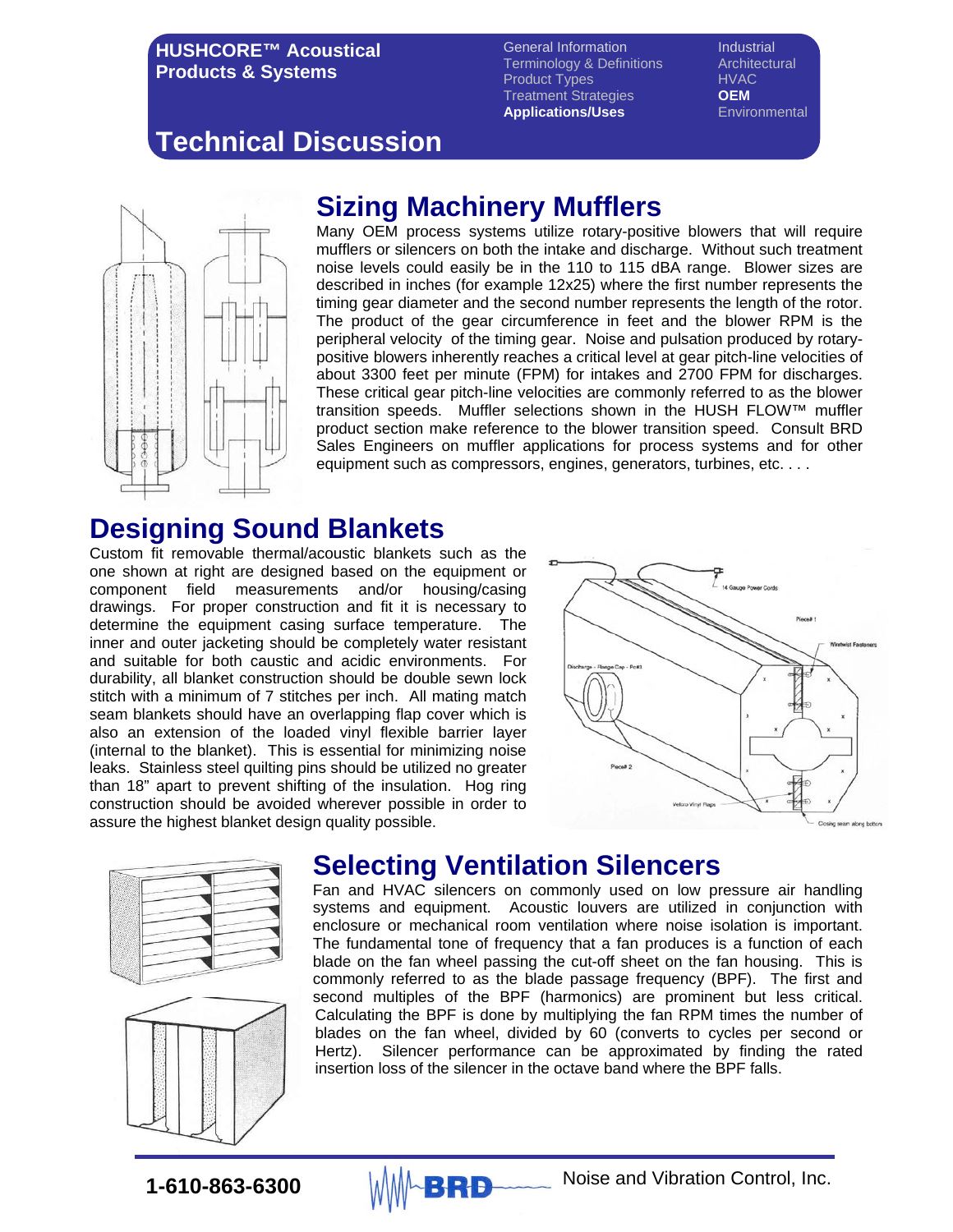General Information **Industrial** Terminology & Definitions Architectural<br>
Product Types Manusch HVAC Product Types<br>Treatment Strategies **DEM Treatment Strategies Applications/Uses** Environmental

### **Technical Discussion**

### **Designing Acoustical Enclosures**

Noisy equipment and systems may require path control modular acoustical enclosures where source treatments are not practical or effective. Sound enclosures can be freestanding structures, partially integrated or fully integrated with the equipment. Key design considerations for OEM acoustical enclosures include durability, aesthetic appeal, accessibility and

visibility, acoustic performance, cost of installation and material manufacturing costs. Depending on the type of equipment, system or process; lighting and ventilation are also important considerations. The goal of the product engineer is to meet the acoustic requirements with a design that incorporates all the necessary features.

### **Enclosure Design Rule #1: Air Leaks**

The chart at right shows how actual sound transmission loss relates to the enclosure wall transmission loss potential (from lab test data) and the percent open area. As shown in the example, as little as 2% open area over the entire surface area of an enclosure reduces the 38dB potential transmission loss to only 18dB actual transmission loss. Air leaks occur around windows and doors, at panel ioints. around cutouts to accommodate pipes, ducts, utility lines and other obstructions and where the enclosure does not seal against the floor. Where enclosure ventilation is required, openings that are not acoustically baffled will further reduce the actual dB transmission loss.



### **Effective Enclosure Design Will Assure The Lowest \$ Per dB Cost**